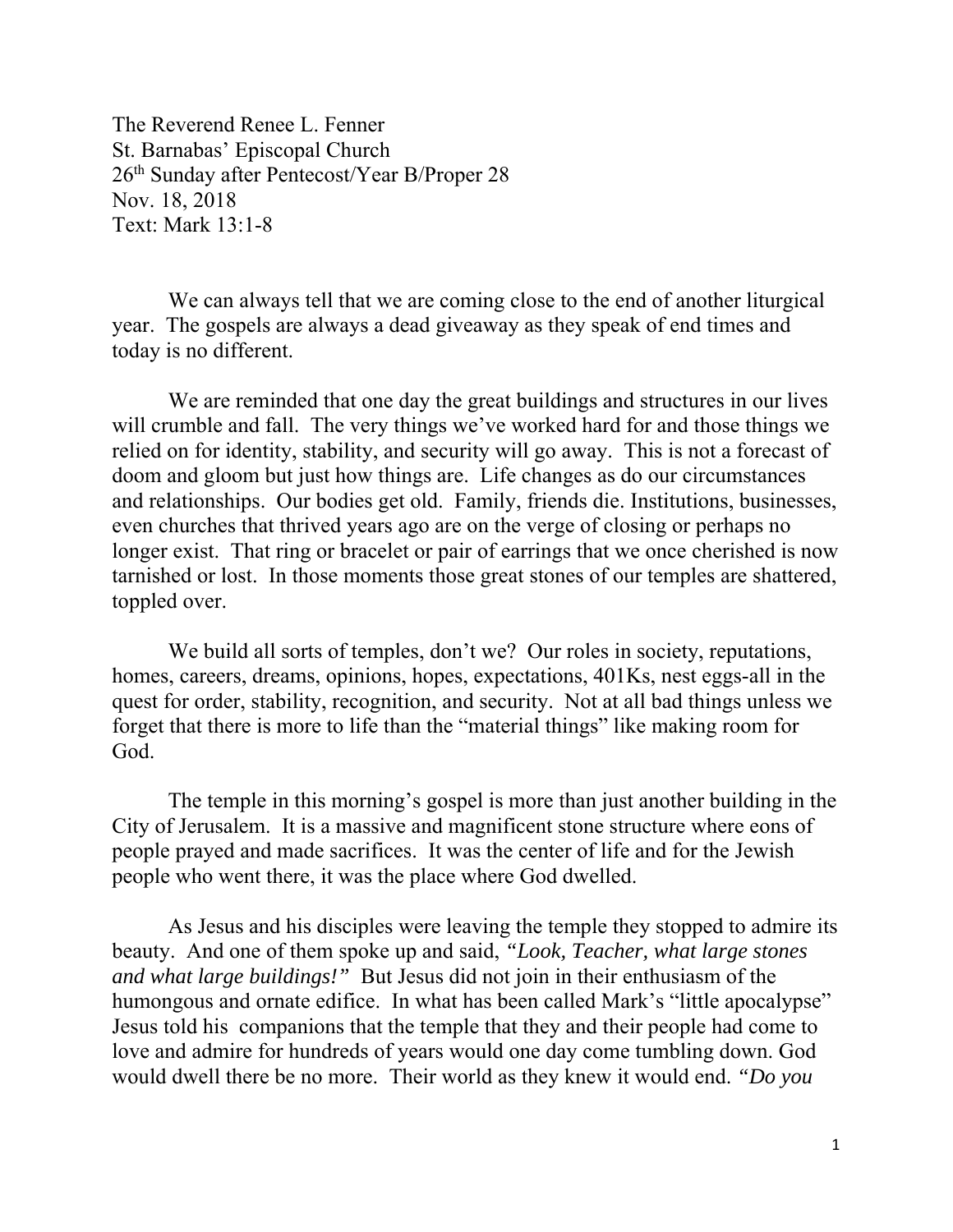*see these great buildings? Not one stone will be left here upon another; all will be thrown down.*" How is that for leaving someone shocked and speechless!

Of course, later the inner foursome want to know: When will it happen? What will be the signs? What shall we do? And we the readers must stop here and realize that in this narrative the disciples were asking about the *Temple.* Jesus' reply is not just a prophecy about the end of the world or space and time, the day when all will see *"the Son of Man coming in clouds with great power and glory,"* but of another end-the destruction of the Temple-the end of "a" world as known by first century Jews. By the time Mark wrote this text, roughly 40 years after Jesus' death and resurrection, this prophecy about the temple being destroyed came true or was about to. Historians say the Jewish-Roman War occurred during 66-70 CE (or Christian era) and it was during that time the Temple was laid to waste. To first century Jews that was the disaster of disasters, the end of the world as they knew it.

Throughout the centuries humankind has similarly repeated the disciples' same questions with fear and fascination. We want to know what the future might hold and how we can recognize the signs of *the* end times. The world has experienced for countless years, wars and rumors of wars. Nations rising against nations. Famines continue to happen somewhere on this great planet Earth. And there have been earthquakes, hurricanes, tsunamis, tornadoes, volcanic eruptions. Wildfires in California continue to burn out of control. Can we say, global warming??? The minds of some human beings have run amok and there have been one too many mass killings and other acts of violence and terrorism. The ugly heads of prejudice and bigotry have both reared up. Just this past week a man in Baltimore shouted, "Heil Hitler! Heil Trump!" during intermission of a production of "Fiddler on the Roof." People are calling on law enforcement almost on a daily basis on people of color who are doing nothing more than doing ordinary things, living their lives. And in a manner of speaking, the world ends each day for somebody. A grim diagnosis here, the end of a relationship or a job there, and more and more parents are finding themselves burying a child who overdosed or took their own life just to stop the bullying. On top of all of this, there are some evangelists and street corner preachers and other individuals reading tea leaves and raising the alarm that the end is near.

Jesus never promised to shield his followers from threats or the craziness of human beings or life itself. Stuff happens. Things change. And as Troy Maxim said in the play, *"Fences",* "You got to take the bitter with the sweet." What Jesus said to his disciples applies to us as well. And that is, do not allow anyone to lead